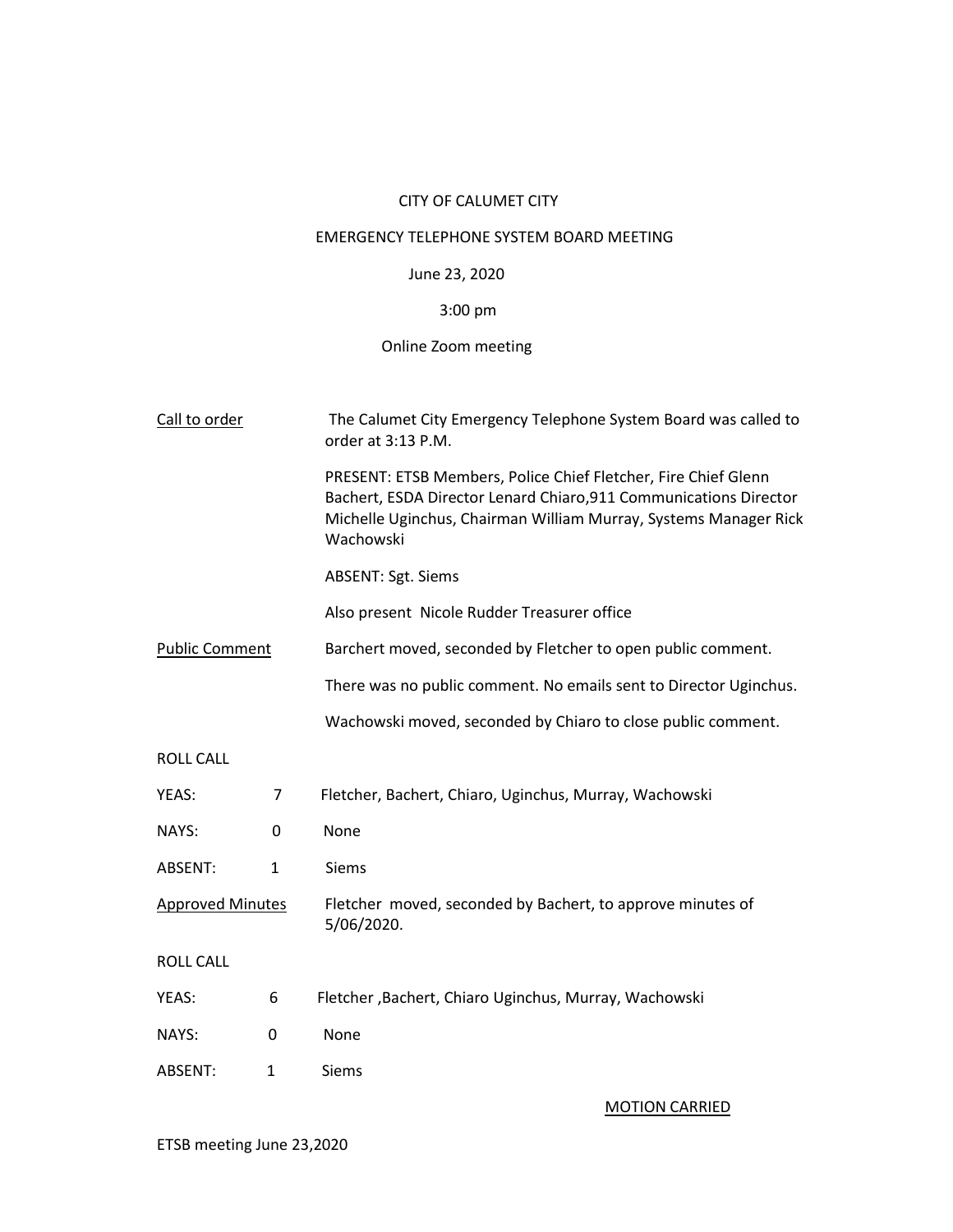## Old Business

#### Via/Konsolidated contract

Wachowski has made contact with Scott Bell from Konsolidated and they were able to make the changes to the contact. Konsolidated changed the no auto renewal, and removed other items as requested. Wachowakski stated Konsolidated was very willing to make changes and was happy with outcome of the conversation.

VIA/Konsolidated contract Bachert moved, seconded by Uginchus to approve VIA/Konsolidated contract..

ROLL CALL

| YEAS:   | 6              | Fletcher, Bachert, Chiaro Uginchus, Murray, Wachowski |
|---------|----------------|-------------------------------------------------------|
| NAYS:   | $\Omega$       | None.                                                 |
| ABSENT: | $\overline{1}$ | <b>Siems</b>                                          |

#### MOTION CARRIED

#### New Business

Miner Contract renewal number 751-01 Murray asked to defer approving contract, not every member had a chance to review. Remove from bill listing \$1,556.00 and \$3930.76 beginning 7/1/2020.

Motion to defer Miner contract Bachert, seconded by Fletcher

ROLL CALL

| YEAS: | Fletcher, Bachert, Chiaro Uginchus, Murray, Wachowski |
|-------|-------------------------------------------------------|
|       |                                                       |

NAYS: 0 None

ABSENT: 1 Siems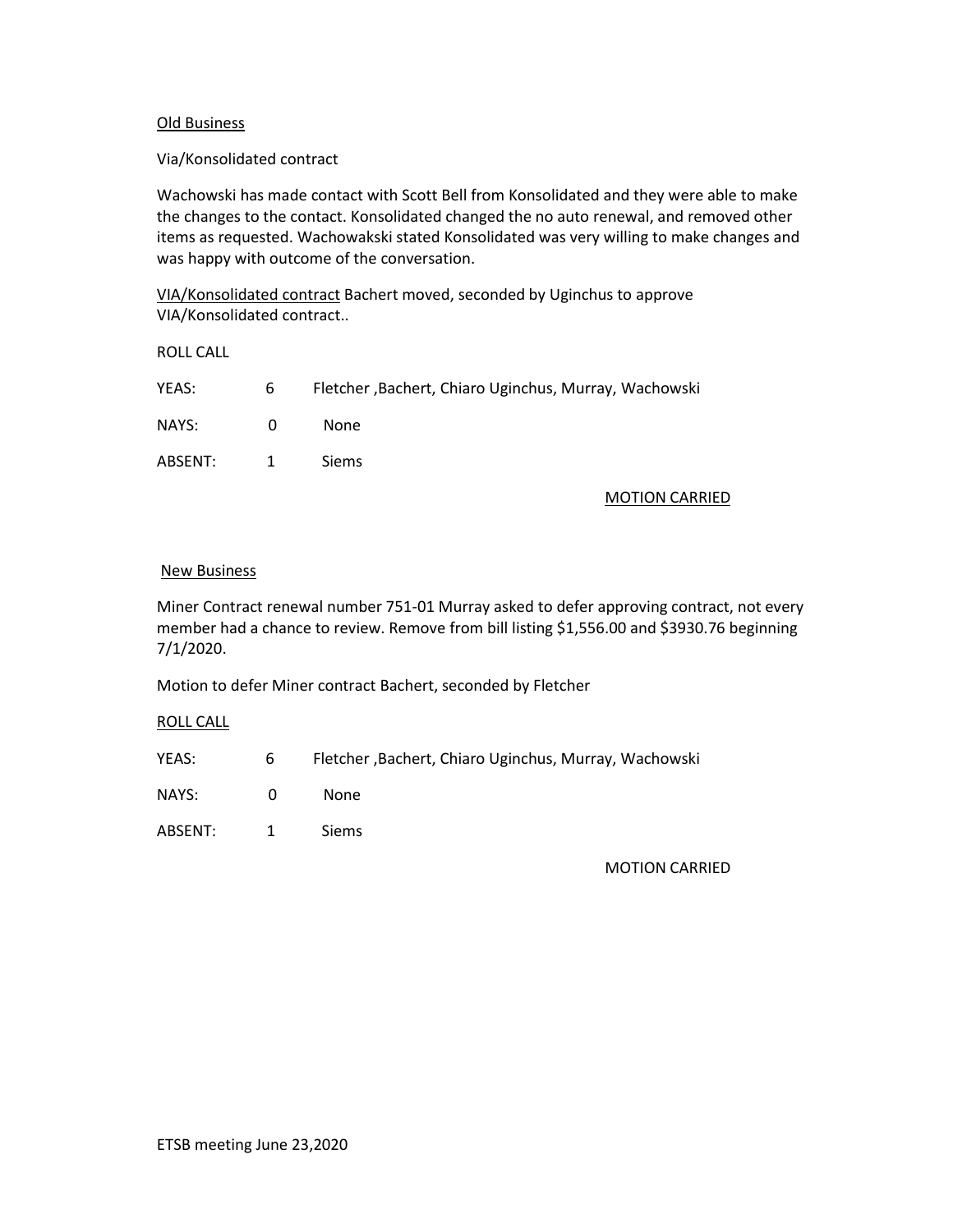Purchase four (4) new Plantronics Cordless headset bases with battery packs from Sencommunications in amount of \$1,332.00

Uginchus spoke about the needing of new bases and battery packs. Our current model is no longer manufactured and these are the upgrades. A few of our current packs need to be replaced.

Motion to purchase four new Plantronics Cordless headset bases

Chiaro moves, seconded by Bachert

ROLL CALL

| YEAS:   | 6              | Fletcher, Bachert, Chiaro Uginchus, Murray, Wachowski |
|---------|----------------|-------------------------------------------------------|
| NAYS:   | $\Omega$       | None.                                                 |
| ABSENT: | $\overline{1}$ | <b>Siems</b>                                          |

#### MOTION CARRIED

NENA: 911 Membership package I in amount of \$700.00

Uginchus spoke about what the package included. Five full members, 15 telecommunicator memberships and voucher for classes.

Motion to approve purchase of NENA membership Package I Fletcher moved, seconded by Bachert.

ROLL CALL

| YEAS: |  |  |  | Fletcher, Bachert, Chiaro Uginchus, Murray, Wachowski |
|-------|--|--|--|-------------------------------------------------------|
|-------|--|--|--|-------------------------------------------------------|

NAYS: 0 None

ABSENT: 1 Siems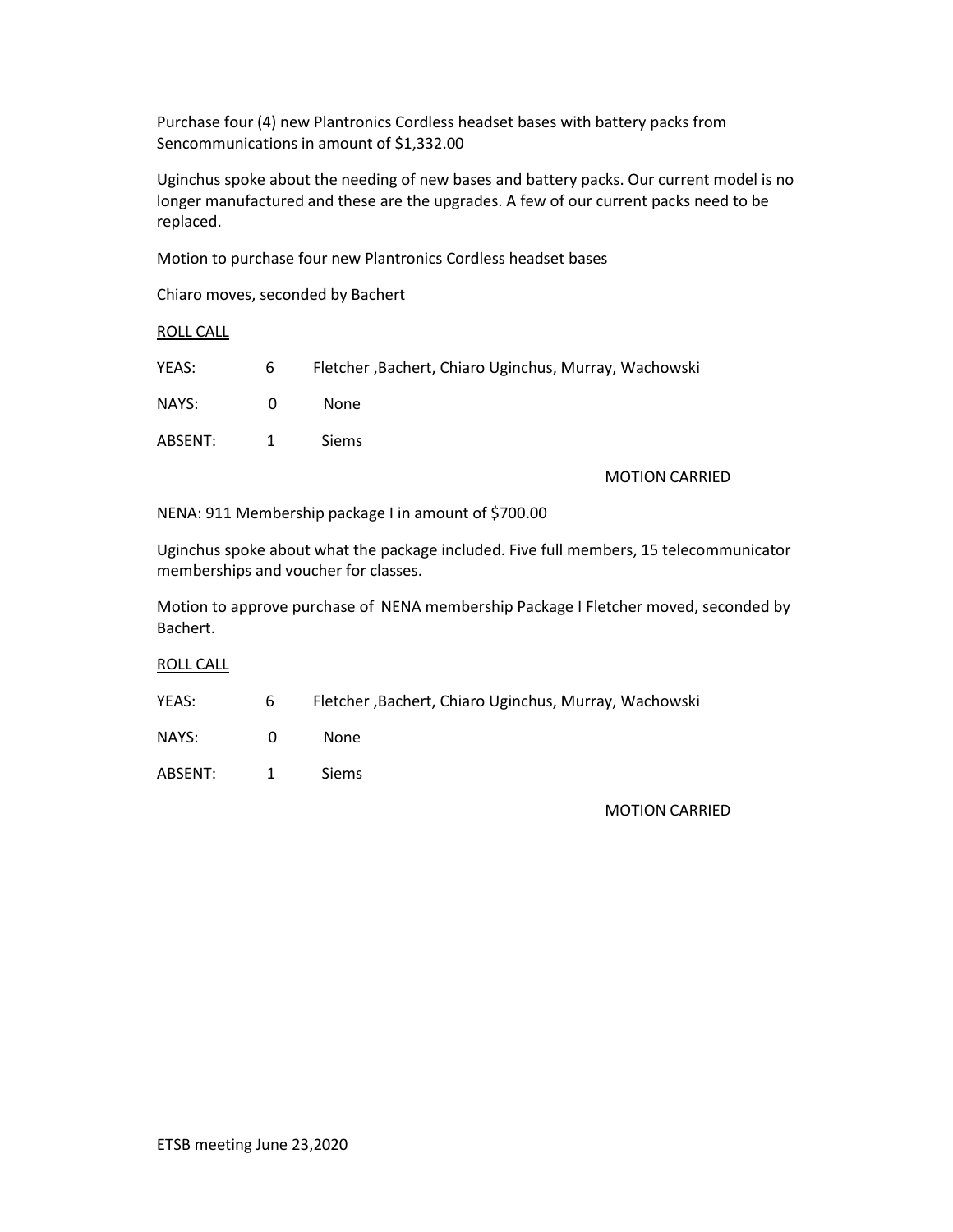Purchase of new laptop for Communications Director.

Uginchus advised has already spoke with Wachowski for purchase. Wachowski advised he was already searching for a laptop. Murray asked what would top pricing for a new lap top be. The ETSB board agreed not to exceed \$2,500.00

Motion to purchase new laptop for Communications Director not to exceed \$2,500.00. Motion by Chiaro, seconded by Fletcher.

## ROLL CALL

| YEAS:     | 6        | Fletcher, Bachert, Chiaro Uginchus, Murray, Wachowski |
|-----------|----------|-------------------------------------------------------|
| NAYS:     | $\Omega$ | None                                                  |
| ABSENT: 1 |          | <b>Siems</b>                                          |

MOTION CARRIED

Treasurer's Report Nicole Rudder was present from the Treasurer's office.

Rudder discussed payments and statements for the last month. Did advise the Wireless 911 payment for May was not received till early June. Rudder advised the ETSB board paid off the City liability for Verizon, will complete paying off liability for Paramedic/Ambulance fund by end of the year. Rudder also advised did sent payment out for Red Hat, however the companies name is Carasoft and they sent the payment back. Rudder asked if we could approve to cancel payment to Redhat and reissue to Carasoft. Rudder asked if the billing should be made out to VIA or Konsolidated. Wachowski advised he would reach out to Scott Bell to verify.

## Approved bill listing \$ 20,213.83

| Carasoft                 | 2/10/2020               | \$1,439.74           |
|--------------------------|-------------------------|----------------------|
| Verizon                  | 4/21-5/20/2020          | \$4,738.38           |
| Language Line            | 5/31/20                 | \$23.08              |
| Language Line            | 4/30/20                 | \$5.13               |
| <b>Miner Electronics</b> | Contract 751-01 6/1/20  | \$1,556.00           |
| <b>Miner Electronics</b> | Contract 751-01 7/1/20  | \$1,556.00 (removed) |
| <b>Miner Electronics</b> | Contracts 815-00 7/1/20 | \$3,930.76 (removed) |
| <b>VIA LLC</b>           | 1/2/2020                | \$6,757.00           |